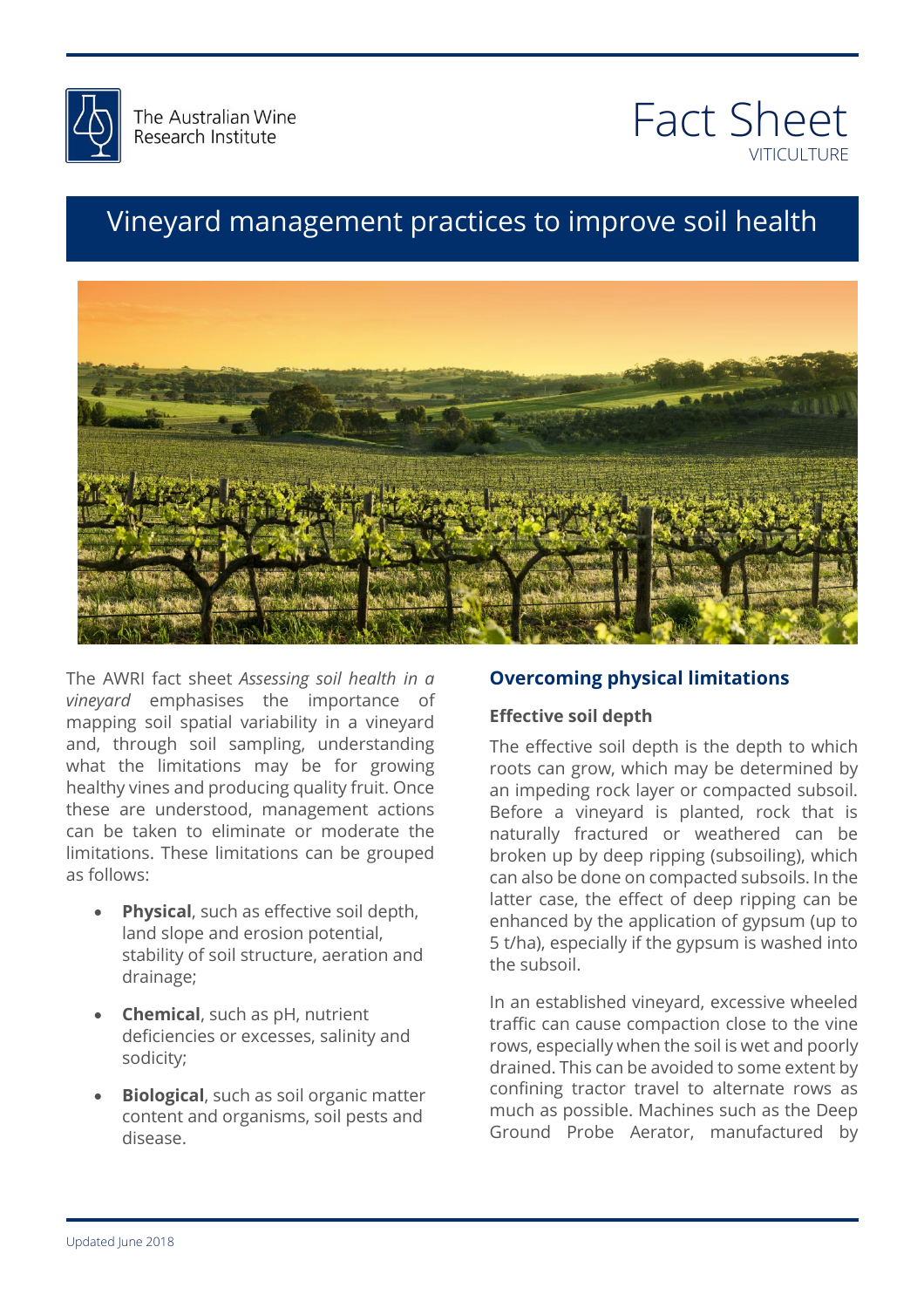

## Fact Sheet **VITICULTURE**

Gwazae Ltd, are also available to alleviate midrow compaction.

#### **Land slope and erosion potential**

Bare soil on slopes >5% predisposes a site to water erosion, especially if the soil's infiltration capacity is low (see AWRI fact sheet *Measuring the infiltration rate of water into soil*). If the midrows are cultivated, terracing may be needed to control erosion (Figure 1). Erosion potential is much reduced when a cover crop is grown in the mid-rows. Permanent grass cover crops are the most effective, especially when they are grown into the vine row.



*Figure 1. Vine rows in a terraced vineyard on a moderate slope.*

#### **Stability of soil structure and drainage**

Structural stability and drainage are complementary in the sense that good structure, especially in the subsoil, promotes free drainage and root development. Impeded drainage is revealed by 'mottling' in the soil – a pattern of orange-red patches in a paler background matrix, caused by fluctuating reducing and oxidising conditions in the soil (Figure 2).

Good surface soil structure enables fast water infiltration. Cover crops, especially those with deep roots such as rye grass and fescue (winter-growing) or summer-growing crops such as chicory, encourage the development of a friable and stable soil structure. Another



*drained clay subsoil exposed in a profile pit face.*<br> **a** and the *drained clay subsoil exposed in a profile pit face. Figure 2. Orange-red mottles in a pale grey matrix of a poorly* 

attached signed important for dry-grown vines and for fact sheet *Scheduling regulated deficit irrigation*).<br>Structure \_can\_\_deteriorate\_\_frem\_\_excessive aspect of good soil structure is an enhanced soil capacity to store available water, which is successful irrigation management (see AWRI

compaction and through increasing soil<br>sodicity associated with a build-up in-salinity. Structure can deteriorate from excessive compaction and through increasing soil

# **Overcoming chemical limitations<br>Soil pH**

#### **Soil pH**

The optimum range for soil pH is between 6–8<br>(measured in water). Low pH can result in manganese or zinc deficiencies in vines. Low<br>pH can be corrected through the application of and that should mest perfaced medicine can be<br>24/12, soil (see AWRI fact sheet *Liming*). The amount<br>required is at least 1–2 t per ha on sandy soils. but nigher (3–4 t/ha) on clay solis or solis nigh<br>in organic matter. Raising subsoil pH is more<br>difficult and mou require the use of budgeted The optimum range for soil pH is between 6–8 aluminium toxicity and high pH can cause iron, manganese or zinc deficiencies in vines. Low lime that should incorporated into the surface required is at least 1–2 t per ha on sandy soils, but higher (3–4 t/ha) on clay soils or soils high difficult and may require the use of hydrated lime or burnt lime. Although lowering soil pH is difficult, use of sulfur products to control powdery mildew can have a long-term effect in lowering soil pH. Soil pH in the optimum range of 6–8 generally improves biological activity.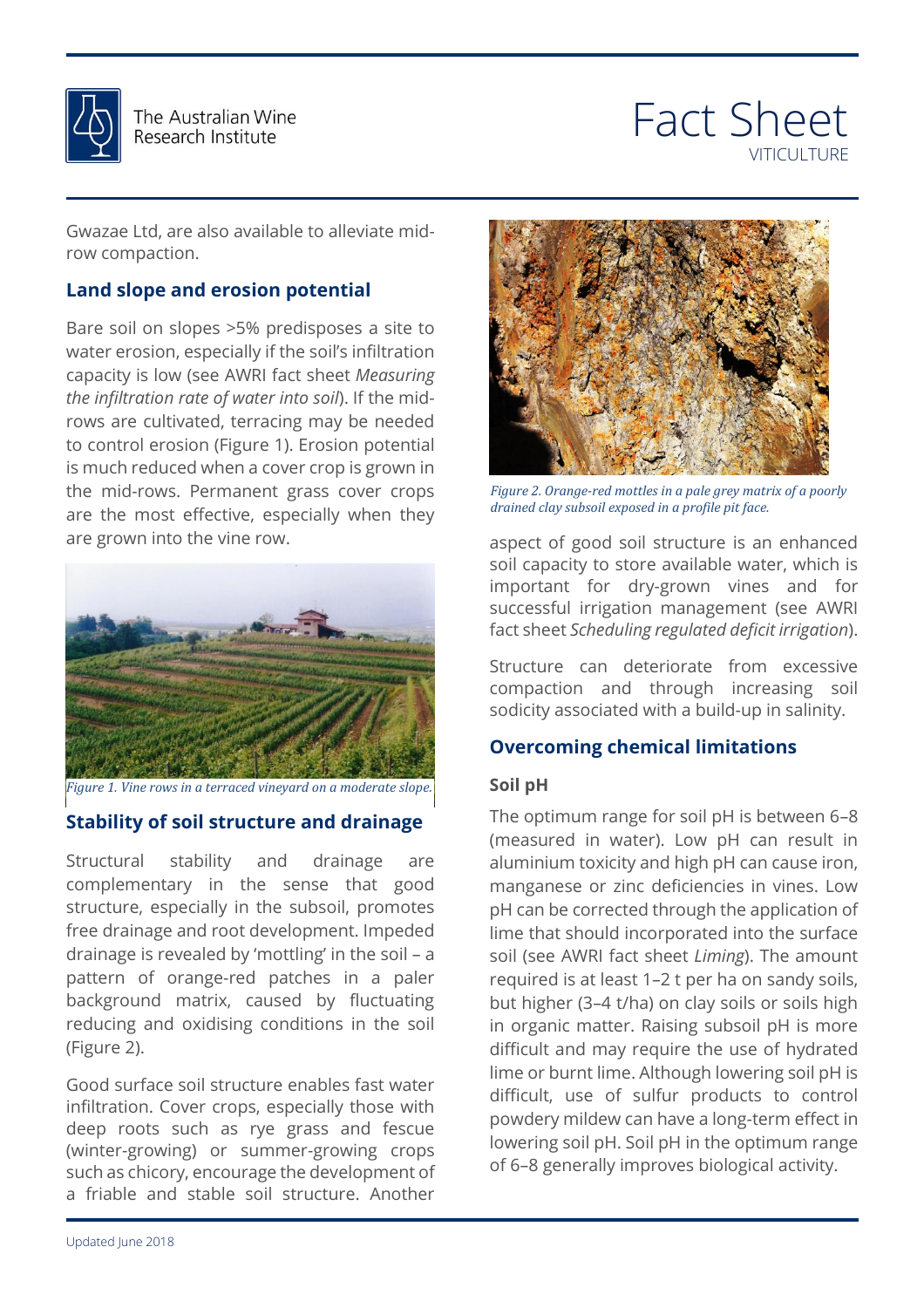

## Fact Sheet VITICULTURE

#### **Nutrient availability**

Based on soil and/or plant testing, essential nutrients can be supplied in soluble fertilisers (e.g. a nitrogen (N), phosphorus (P), potassium (K) blend, with micronutrients). The amounts of the macronutrients N, P and K should balance the amounts removed in fruit and prunings or lost by leaching. Application through driplines (fertigation), although convenient, has the disadvantage of encouraging roots to develop in a confined volume of soil.

Nitrogen can also be supplied by legumes such as clovers and medics grown in a cover crop. Their residues provide a slow-release form of N. In soils of pH<6 (in water), reactive phosphate rock fertilisers can be used to supply P on a long-term basis. They have the extra benefit of raising soil pH (40% as effective as lime on a kg per kg basis).

Potassium is best supplied as potassium sulfate instead of potassium chloride to avoid chloride build-up in soils under irrigation.

#### **Salinity and sodicity**

Soil salinity may increase in irrigated vineyards, especially if the irrigation water is of poor quality (i.e.  $>0.8$  dS/m or  $\sim$ 500 mg/L of salts). Increasing salinity can cause a build-up in exchangeable sodium and a deterioration of soil structure.

Control of salinity requires that the output of salts in drainage from the root zone should balance salt input in the irrigation water. Because water input into a vineyard is either evaporated or transpired, salts accumulate in the soil. Countering this build-up requires that a proportion of the incoming water, called the leaching requirement (LR), should drain below the rootzone to flush salts away. Calculating the LR requires a knowledge of the irrigation water electrical conductivity (EC) and the

critical soil EC for vines on own roots or a rootstock. The additional leaching is best achieved during winter. In some years winter rainfall provides the necessary LR.

#### **Overcoming biological limitations**

#### **Building up soil organic matter**

Ass*essing soil health*. Clean-cultivation of mid-<br>rows and under-vine generally leads to a under cover crops, especially permanent<br>swards, growing in the mid-rows and under- $\frac{1}{1}$  helps to control weeds and<br>rient cycling Soil organic matter (SOM) is the foodstuff of soil organisms, from earthworms down to bacteria. Desirable levels for soils of different texture are given in Table 1 in the fact sheet *Assessing soil health*. Clean-cultivation of middecrease in SOM, whereas SOM is increased under cover crops, especially permanent vine. Cover crops can be grazed by sheep in winter, which helps to control weeds and enhances nutrient cycling.

Compost, mulches and manures also increase<br>SOM. Compost can be made from grape marc. straw, bark chips, grass cuttings and manure<br>(chicken, cow or pig). It is most effective when<br>explied weder vise where the seil is kept moist. and encourages the growth of soil organisms<br>(Figure 3). Mulches of straw or bark chips are effective in building up SOM than herbaceous<br>mulches that decompose more quickly. SOM. Compost can be made from grape marc, straw, bark chips, grass cuttings and manure applied under-vine where the soil is kept moist and encourages the growth of soil organisms slow to decompose and therefore more mulches that decompose more quickly.



*Figure 3. Dark moist soil under a straw mulch under-vine.*